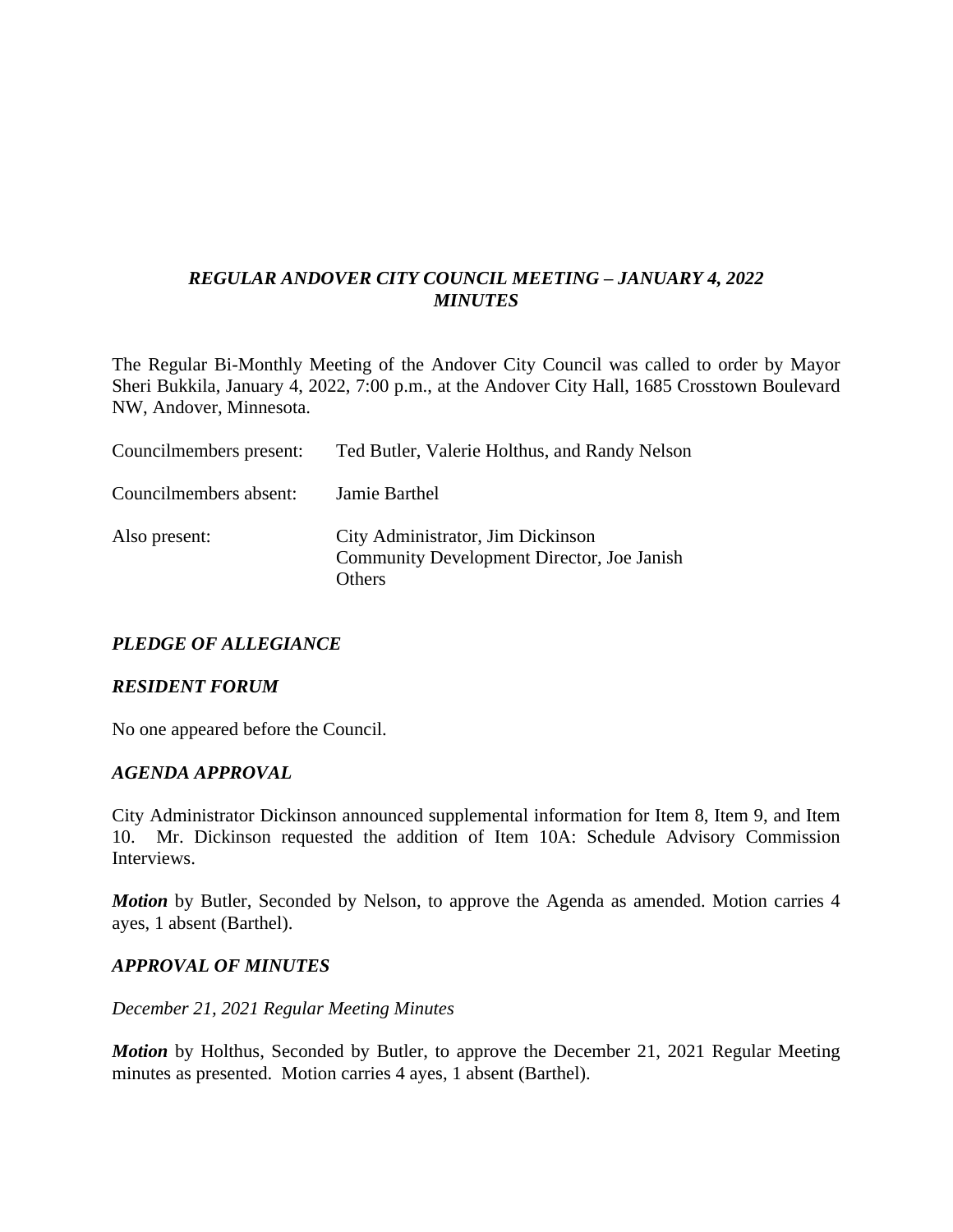### *CONSENT ITEMS*

- Item 2 Approve Payment of Claims
- Item 3 Approve Plans & Specs/Order Advertisement for Bids/22-2/2022 Street Reconstruction (See Resolution R001-22)
- Item 4 Accept Resignation of Lorri Bye, Public Works Administrative Assistant
- Item 5 Approve Wine License/White Rabbit Kitchen

*Motion* by Nelson, Seconded by Holthus, to approve the Consent Agenda as read. Motion carries 4 ayes, 1 absent (Barthel).

### *APPROVE OFFICIAL DEPOSITORIES AND BANKS*

Each year the City Council is required by State law to approve a resolution designating the City's official depositories, supplemental depositories of investments and designating an individual as the approval authority for collateral transactions. City Administrator Dickinson stated the Andover offices of Wells Fargo and US Bank are the City's official depositories. He identified Wells Fargo Investment Services Inc. and Wells Fargo Institutional Trust; US. Bank Institutional Trust; the Minnesota Municipal Money Market Fund (4M); Premier Bank of Andover; Northland Securities; Comerica Securities Inc.; and Raymond James as additional depositories for 2021 for investment and cash management purposes only. Mr. Dickinson identified the City Administrator or Finance Director are the approval authority for release and acceptance of all collateral with the authorized institutions.

*Motion* by Buttler, Seconded by Nelson, to approve Resolution No. R001-22 Designating Depositories of City Funds and Supplemental Depositories of City Funds for Investment Purposes Only and Designating the Approval Authority. Motion carries 4 ayes, 1 absent (Barthel).

### *DESIGNATE OFFICIAL NEWSPAPER*

The City Council is requested to designate the official newspaper of the City where publication of official notices is made. City Administrator Dickinson presented a proposal from the *Anoka County Union.* 

*Motion* by Holthus, Seconded by Nelson, to designate the *Anoka County Union* as the City's official newspaper. Motion carries 4 ayes, 1 absent (Barthel).

### *APPOINT VICE-MAYOR*

Mr. Dickinson announced the supplemental document for this item. Mayor Bukkila nominated Councilmember Barthel as Vice-Mayor.

*Motion* by Butler, Seconded by Nelson, to appoint Councilmember Barthel as Vice-Mayor.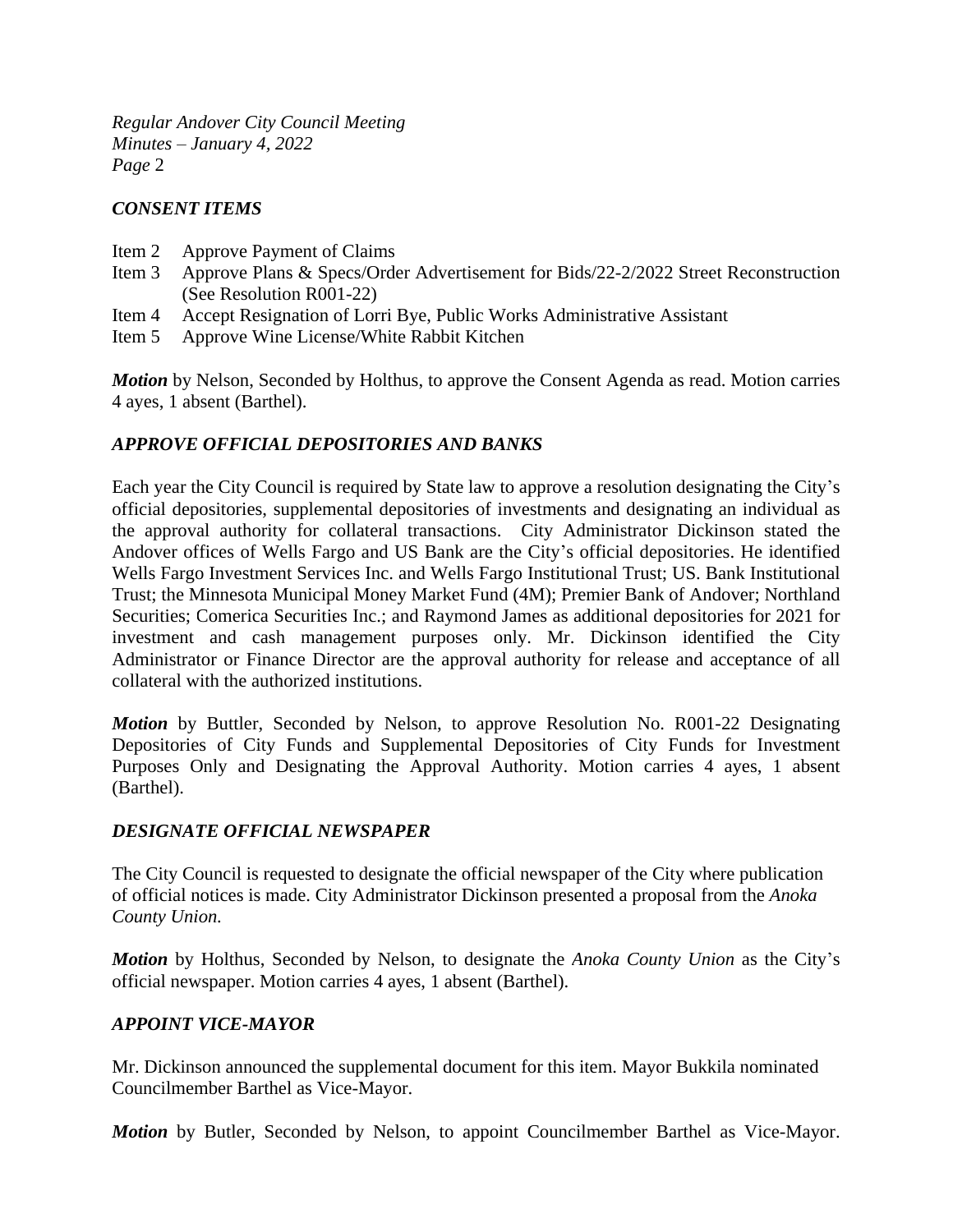### Motion carries 4 ayes, 1 absent (Barthel). *APPOINT COMMITTEES AND COMMISSIONS AND SET WORKSHOP DATES*

The City Council is requested to appoint standing Committees and Commission members for 2022 based on the Mayor's recommendations. Mayor Bukkila presented supplemental documents for this item.

Mayor Bukkila recommended the following appointments for 2022:

Special Committees Public Works Committee: Councilmember Barthel (Chair) & Councilmember Butler

Newsletter Committee: Councilmember Holthus (Chair) & Councilmember Nelson

Standing Committee Finance & Personnel Committee: Entire Council

City Appointed Representatives in 2022 Fire Relief Association: Mayor Bukkila & Finance Manager Lee Brezinka

Anoka County Fire Protection Council: Mayor Bukkila & Councilmember Holthus as alternate

Anoka-Hennepin Community Education Advisory Board: to be determined

QCTV Commission: Councilmember Barthel & City Administrator Jim Dickinson

Lower Rum River Watershed Management Organization: Councilmember Holthus & alternate to be determined

Anoka County Joint Law Enforcement Council: Mayor Bukkila (Anoka County appointment) & City Administrator Jim Dickinson as alternate

North Metro Mayors Board of Directors: Mayor Bukkila & City Administrator Jim Dickinson

*Motion* by Holthus, Seconded by Butler, to appoint Committees and Commissions as presented. Motion carries 4 ayes, 1 absent (Barthel).

Motion by Nelson, Seconded by Butler, to designate the 4<sup>th</sup> Tuesday of the month for a Council Workshop Meeting, except for the months of July and December. Motion carries 4 ayes, 1 absent (Barthel).

## *CONSIDER CONDITIONAL USE PERMIT(CUP)/PLANNED UNIT DEVELOPMENT (PUD) REQUEST – PIN 30-32-24-43-0018; UNADDRESSED PARCEL – BLAINE*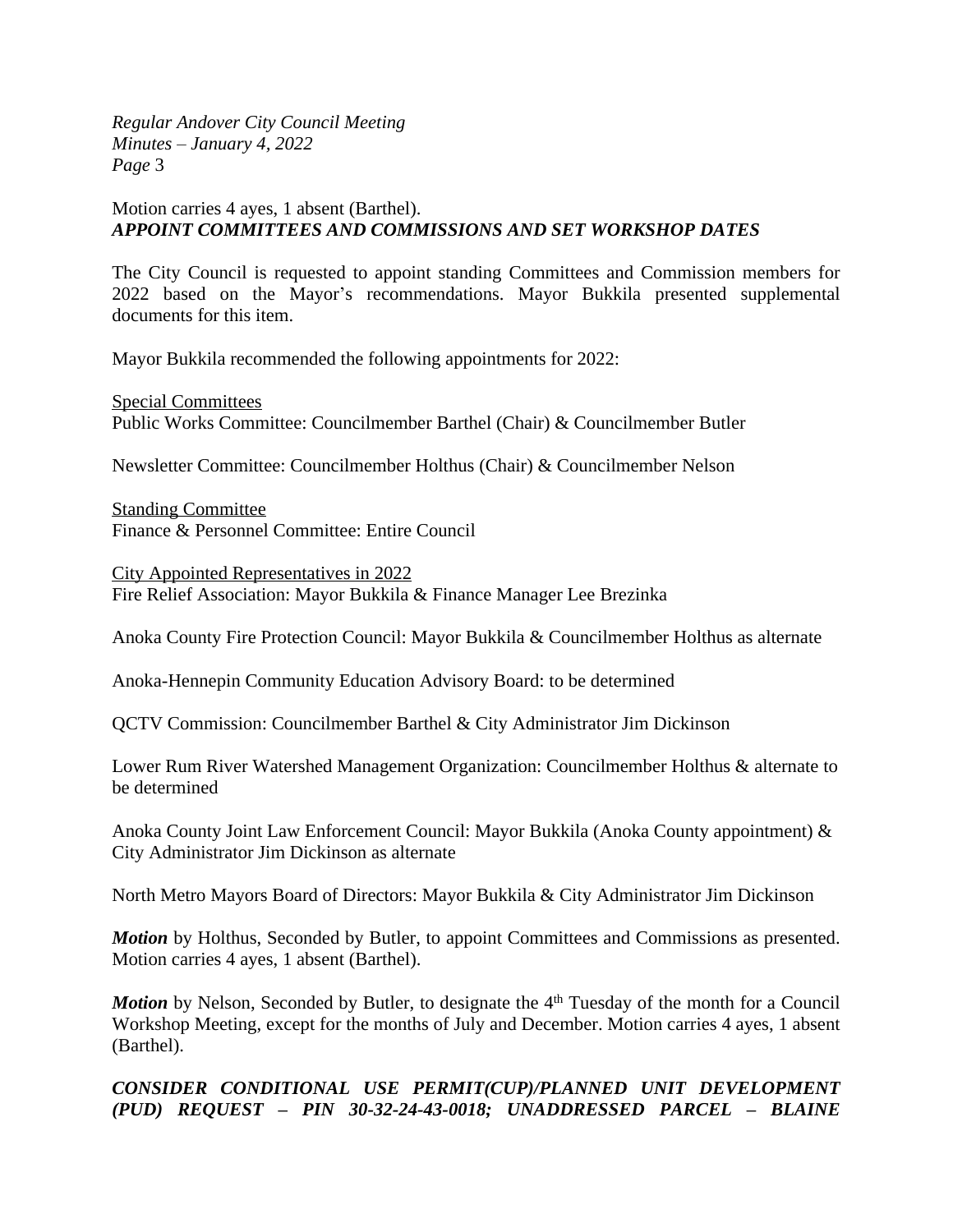# *WATERS, QUEST DEVELOPMENT (APPLICANT – LGA ANDOVER LLC)*

The City Council is requested to consider a CUP/PUD for the development presented as Andover Crossings. Community Development Director Janish identified the location of the development and explained the area is guided commercial and residential with a density of 12-20 units per acre. Mr. Janish presented the proposed layout of the parcel and addressed the access points. He identified the utility connections and wetland areas. Mr. Janish presented the proposed PUD standards requesting deviations from lot area, number of parking stalls, setback from a County road, parking lot width, shared access, parking setbacks, and building height. Mr. Janish explained the details of the proposed PUD standards as written in the staff report.

Mr. Janish summarized the discussion of the Planning and Zoning Commission. He noted they discussed:

- Proof of parking for the assisted living facility; has been addressed by the applicant with supplemental information
- What happens if assisted living facility changes use? Will parking be analyzed? Parking will be analyzed through a building permit
- 9-foot-wide underground parking stalls
- Size of elevators in the market rate apartment building
- If any commercial users have been identified
- Traffic impacts to  $7<sup>th</sup>$  Avenue and Bunker Lake Boulevard
- Pedestrian traffic and access to the public library
- School bus service to the site
- Location of the dog park
- Access locations to the development and any traffic concerns
- Electronic vehicle charging stations at the market rate apartment building

Mr. Janish stated that the Planning and Zoning Commission recommended approval (7 to 0) after a thorough analysis. Mr. Janish presented the next steps in the process for this development.

Della Kolpin with DK Design and Development Group, 2880 Jewel Lane North, Plymouth, came forward and gave an overview of the multi-family development team. She stated the group will be the developer, owner, and asset manager. Ms. Kolpin presented the objectives of a highquality designed housing, attractive community-oriented development, affordable market rate housing, and walkability. Ms. Kolpin explained the multi-family project will be a 3-story building with 150 residential homes and 2 parking stalls per unit. She highlighted resident amenities and noted there is 42% greenspace. Ms. Kolpin displayed the site plan and identified key components. She presented the main level floor plan and explained how it connects to the outside amenities. Ms. Kolpin displayed a 3D rendering of the multi-family unit and addressed the materials that will be used in the exterior design.

Councilmember Holthus asked what the typical rent is for a market rate apartment. Ms. Kolpin stated they are currently conducting a 2022 market assessment. She stated the average is \$1,000 for a studio and then higher for 2 bedrooms, depending on the market. Ms. Kolpin explained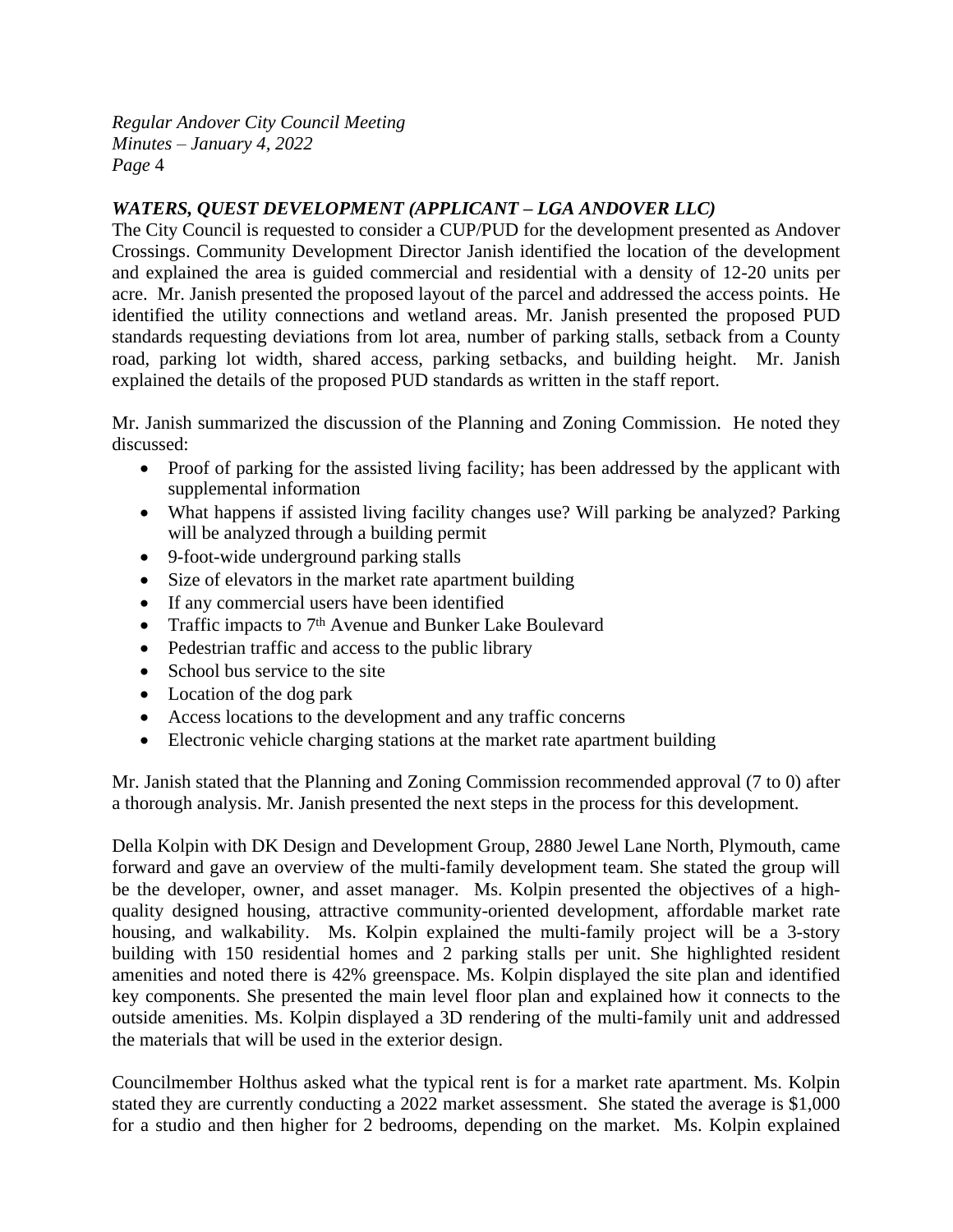there are a lot of changes occurring in the rental market at this time. She stated they are trying to stay at the lower end of the market.

*Motion* by Holthus, Seconded by Butler, to adopt Resolution No. R003-22 approving the Conditional Use Permit/Planned Unit Development requested by LGA Andover and presented as Andover Crossings and accept the proof of parking for the assisted living facility.

Mayor Bukkila explained this project has been evaluated at several meetings, including workshops, to gather city feedback. She stated she received comments that Andover residents do not want apartment buildings, however, the Met Council sets density requirements, and the City must meet them. Mayor Bukkila stated the Council had many discussions about where to place higher density housing and how it impacts the surrounding community. She explained she was willing to compromise on building height to accommodate underground parking. Mayor Bukkila noted the developer listened to feedback from the Council and Commissions and made adjustments. She said the developer has listened and given the City the best product they could ask for.

Councilmember Butler stated the most important aspect for him was producing a quality product. He noted that there wasn't much discussion tonight, however, there were many discussions prior to this with the Council and the Planning and Zoning Commission. He thanked the applicants for listening to city feedback and the Planning and Zoning Commission for a thorough review.

Councilmember Nelson stated aesthetically the apartment building looks beautiful. He stated emergency access is important and noted there is a slight increase of lightening strikes due to the gabled roof versus a flat roof. Councilmember Nelson gave kudos to the developer for their work.

Motion carries 4 ayes, 1 absent (Barthel).

### *SET ADVISORY COMMISSION INTERVIEW DATES*

The City Council is requested to set dates for Advisory Commission interviews. City Administrator Dickinson noted the supplemental information provided to the Council at the meeting. He stated there are currently 9 applicants for 8 seats.

*Motion* by Butler, Seconded by Nelson, to schedule Commission interviews on Wednesday, January 19th beginning at 6:00 p.m. Motion carries 4 ayes, 1 absent (Barthel).

### *ADMINISTRATOR'S REPORT*

City Staff updated the Council on the administration and city department activities, legislative updates, updates on development/CIP projects, and meeting reminders/community events.

*(Administration)* – Mr. Dickinson stated there were 140 new home starts in 2021. The City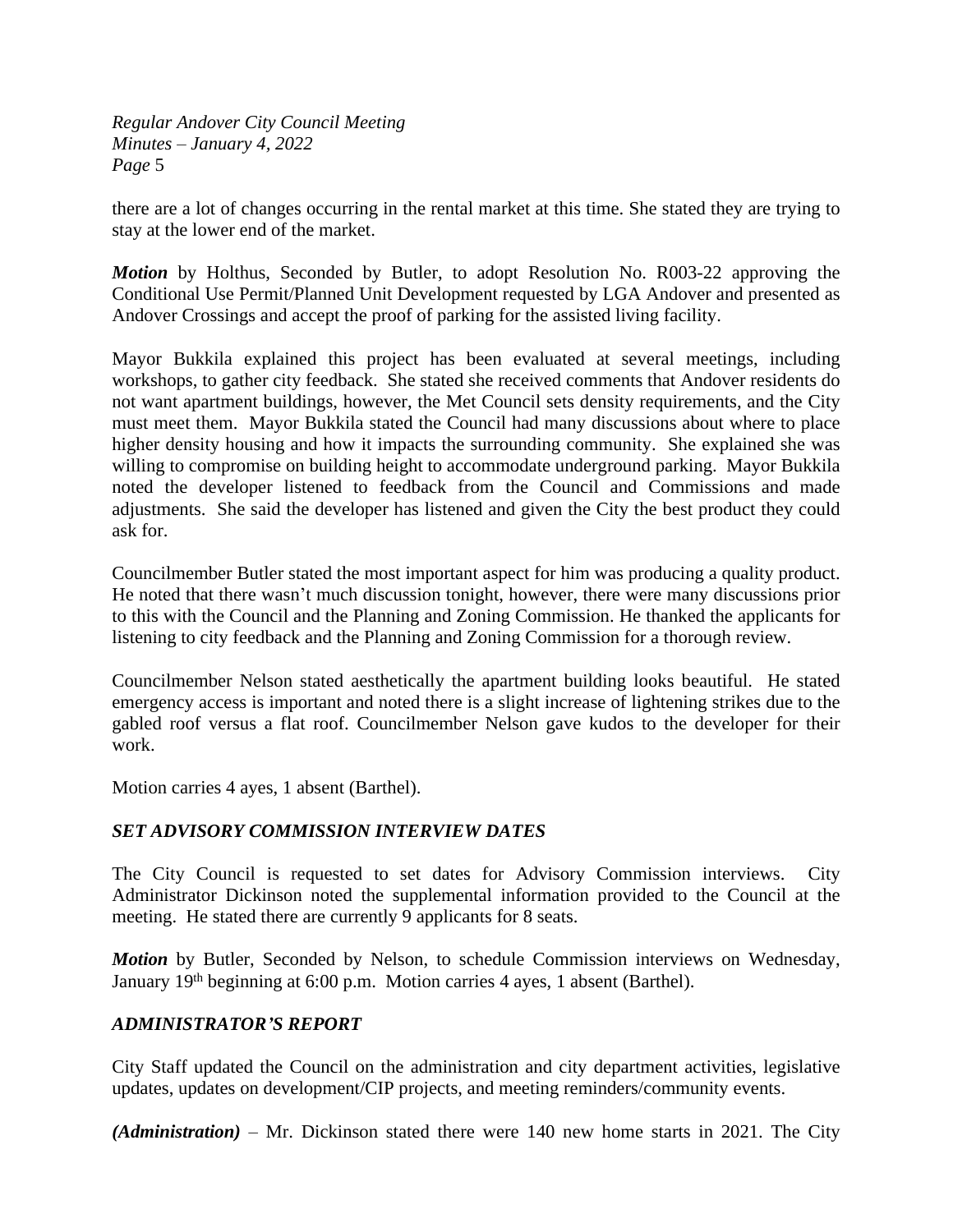handled several snow events without incident. The outdoor rinks are heavily used, however, staffing them is difficult. The Community Center was extremely busy over the holidays and the staff are looking for a break. Mr. Dickinson stated that open gym and open skate was popular, and the Community Center had a boost of help from college students who returned to work temporarily. Indoor soccer and basketball programs will begin mid-January. Turf rentals are going well. Mr. Dickinson stated the Fire Department had double digit fire calls each day this past week. Tasty Taco is expected to open this week.

Councilmember Nelson asked for the population of Andover based on the 2020 census. Mr. Dickinson said the City is around 33,000. He stated there will be redistricting from the State Legislature in the next month and the City may have to change precinct boundaries and polling locations.

### *MAYOR/COUNCIL INPUT*

*(Lower Rum River Water Management)* – Councilmember Holthus stated she is on the Lower Rum River Water Management group, and the DNR is interested in removing dams in certain waterways. The LRRWM sent a letter to the DNR stating they do not want the Anoka dam removed. She explained it serves as a barrier to invasive species, a quality-of-life issue, and impacts parks and recreation along the Rum River.

### *ADJOURNMENT*

*Motion* by Holthus, Seconded by Nelson, to adjourn. Motion carries 4 ayes, 1 absent (Barthel). The meeting adjourned at 8:06 p.m.

Respectfully submitted,

Shari Kunza, Recording Secretary *TimeSaver Off Site Secretarial, Inc.*